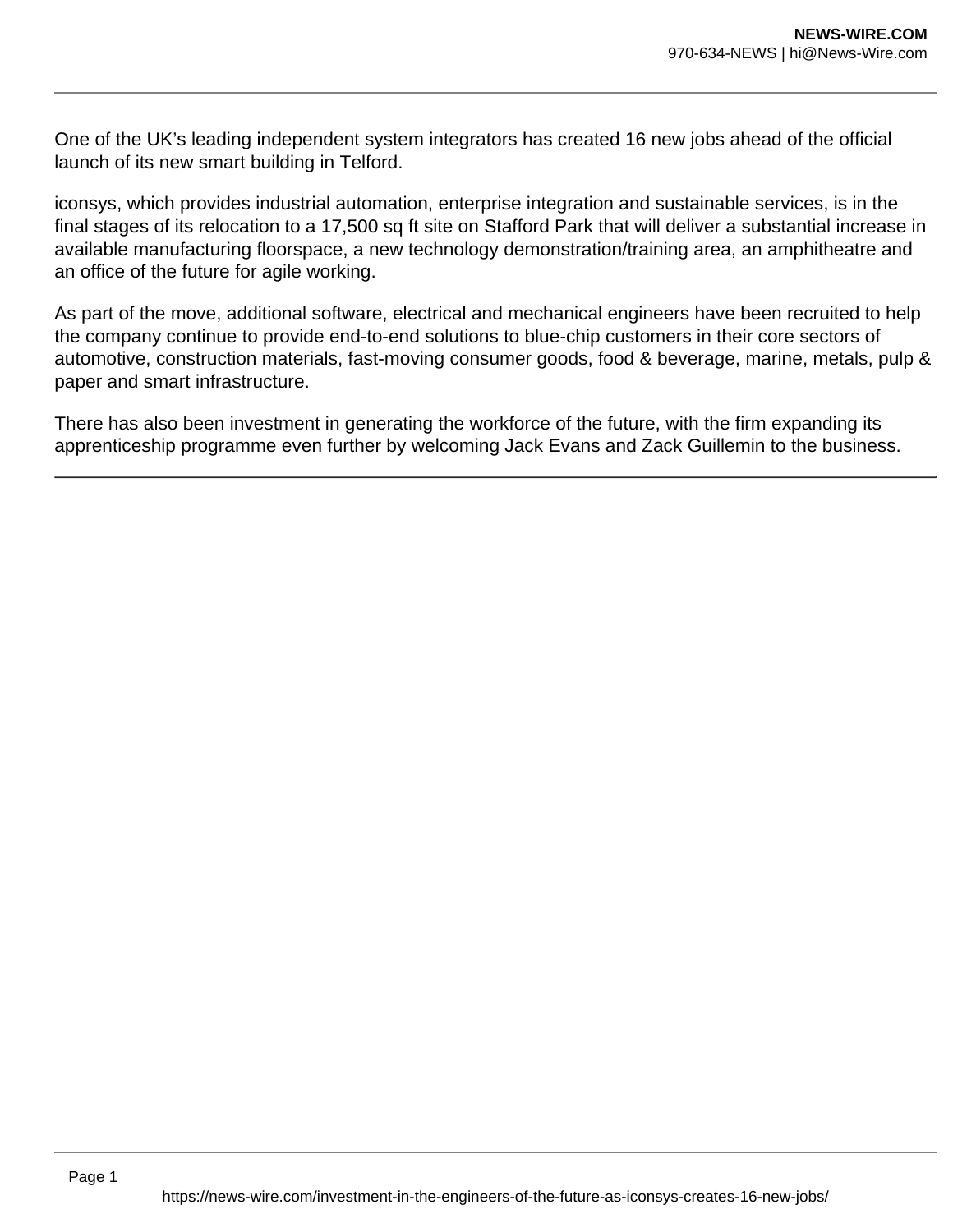## **NEWS-WIRE.COM** 970-634-NEWS | hi@News-Wire.com